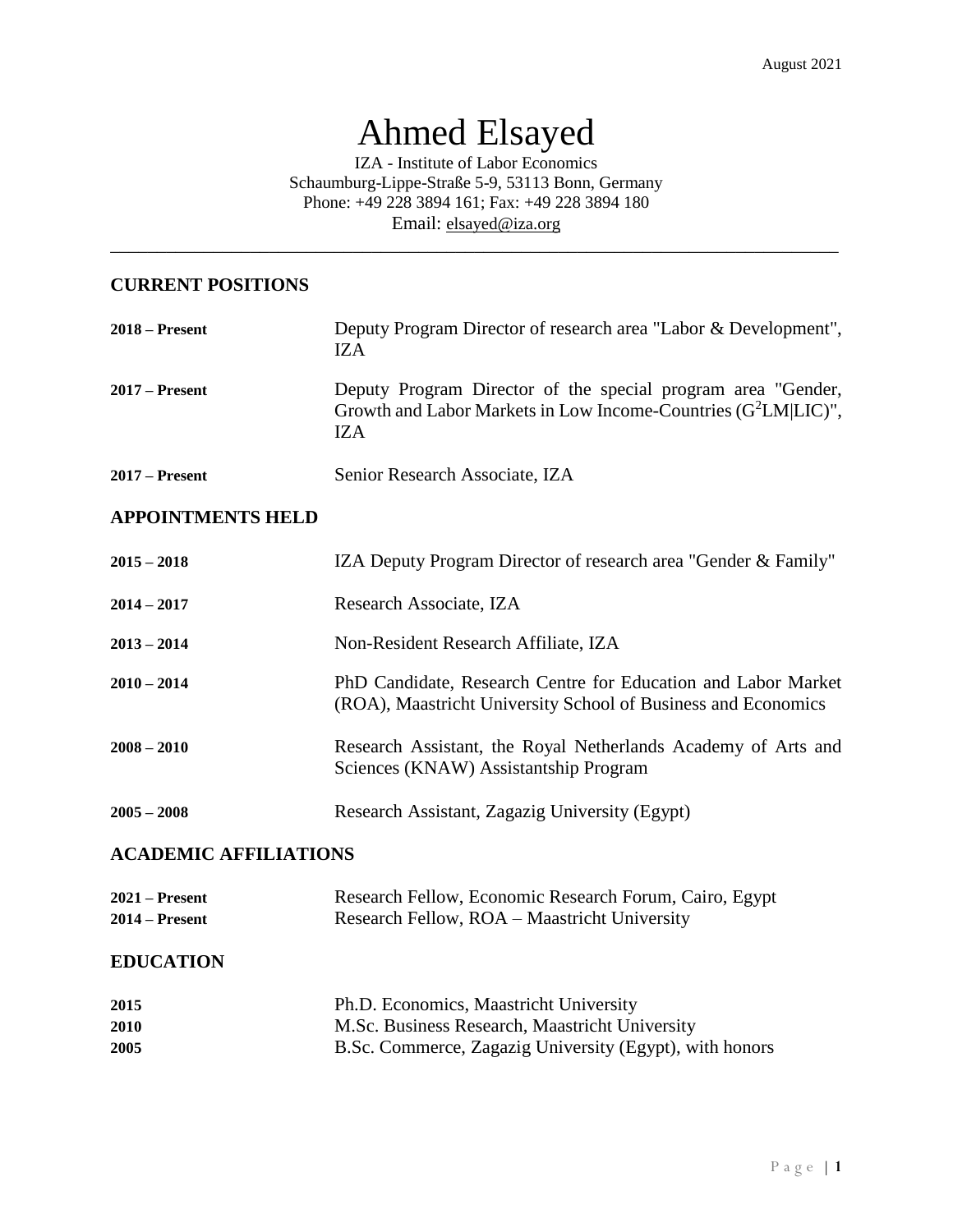## **RESEARCH INTERESTS**

Applied Econometrics, Development, Labor, Migration, and Experimental Economics

### **PUBLICATIONS**

#### **A) Journal Articles**

Youths, Jobs and the Development of Africa, Forthcoming*, Journal of Economic Perspectives* (with O. Bandiera and C. Zipfel)

Empowering Women under Social Constraints: Evidence from a Field Intervention in Rural Egypt, IZA DP No. 11240, Forthcoming*, Review of Economics of the Household* (with S. Namoro and R. Roushdy)

Migration Shocks and Housing: Short-Run Impact of the Syrian Refugee Crisis in Jordan, *Journal of Housing Economics,* 53, 2021, 101761 (with I. Alhawarin and R. Assaad)

Global Terror, Well-Being and Political Attitudes, *European Economic Review,* 2020, (123) 103394 (with A. Akay, and O. Bargain)

Political Change and Informality: Evidence from the Arab Spring, *Economics of Transition*, 2019, 27(1), 31-66 (with J. Wahba)

Gradual Retirement, Financial Incentives, and Labor Supply of Older Workers: Evidence from a Stated Preference Analysis*, Journal of Economic Behavior & Organization*, 2018, 150, 277-294 (with A. de Grip, D. Fouarge, and R. Montizaan)

Terrorism and the Integration of Muslim Immigrants, *Journal of Population Economics,* 2018, 31(1), 45-67 (with A. de Grip)

Computer Use, Job Tasks, and the Part-Time Pay Penalty, *British Journal of Industrial Relations,*  2017, 55(1), 58-82 (with A. de Grip and D. Fouarge)

#### **B) Working Papers**

Less School (Costs), More (Female) Education? Lessons from Egypt Reducing Years of Compulsory Schooling, IZA DP No. 13402 (with O. Marie)

The Women Empowering Effect of Higher Education, ERF WP No. 26-177 (with A. Shirshikova)

Overcoming Youth Unemployment in Egypt: Randomized Evaluations Showcase the Promise of Active Labor Market Programs (with A. Osman and K. Hempel), 2018

Terrorism, Mental Health, Risky Behaviors and Human Capital: Evidence from Iraq, ERF WP No. 1440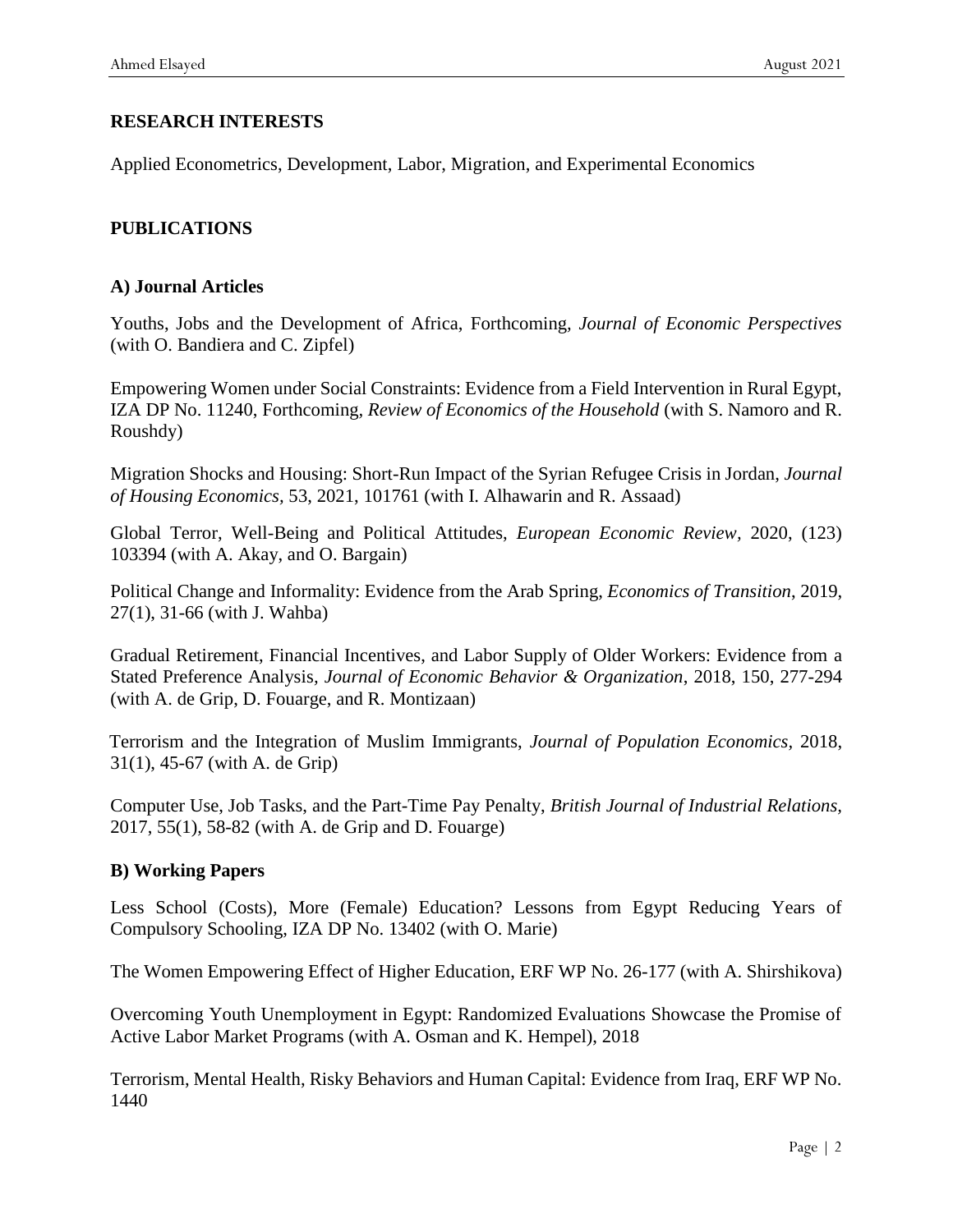## **C) Books**

Labour Markets in Low-Income Countries: Challenges and Opportunities (with D. Lam), Oxford: Oxford University Press, in print, Forthcoming, November 2021

## **D) Datasets**

Jobs of the World Database (with O. Bandiera), Forthcoming, September 2021

## **E) Book Chapters, Policy Briefs & Other Publications**

Jobs of the World Database: A New Dataset on Labour Markets of Developing Countries, (with O. Bandiera), G<sup>2</sup>LM|LIC Policy Brief 41, 2021

Labour Market Effects of COVID-19 in Developing Countries and Policy Response, (with O. Bandiera), G<sup>2</sup>LM|LIC Synthesis Paper 12, 2021

Covid19 and the Labor Markets: Lessons, Challenges, and Opportunities. *Al-Ahram Democracy* (in Arabic), 79, 55-60. July 2020

Housing and Living Conditions in Jordan, *in The Jordanian Labor Market Between Fragility and Resilience*, Caroline Krafft and Ragui Assaad (Eds.) Oxford: Oxford University Press, 2019.

Empowering Young Women through Business and Vocational Training: Evidence from Rural Upper Egypt (with R. Roushdy), IFAD/ILO Impact Brief Series 10, 2018.

Informality during Political Turmoil: Evidence from the Arab Spring (with J. Wahba), the Forum Policy Portal, Feb. 2018

Policy report on "Behavioral Economics and Saudization" for the World Bank and Ministry of Labor of the Kingdom of Saudi Arabia, (with J. Feld), March 2012

## **WORK IN PROGRESS**

Impacts of Small-Scale Biogas Technology on Energy Access in Egypt: Field Experiment (with O. Deschenes, N. Pestel, M. Witte, and S. Atallah)

Job Counseling and Labor Market Outcomes: Field Experiment (with A. Osman)

Jobs, Training, and Irregular Migration: Field Experiment (with B. Crépon, D. Abdel Fattah, and J. Gazeaud)

Jobs of the World Database: For better Understanding of Labor Markets of Developing Countries (with O. Bandiera and A. Smurra)

Migrants and Well-Being of Natives: What is the Role of Religion and Terror? (with A. Akay, O. Bargain, and C. Giulietti)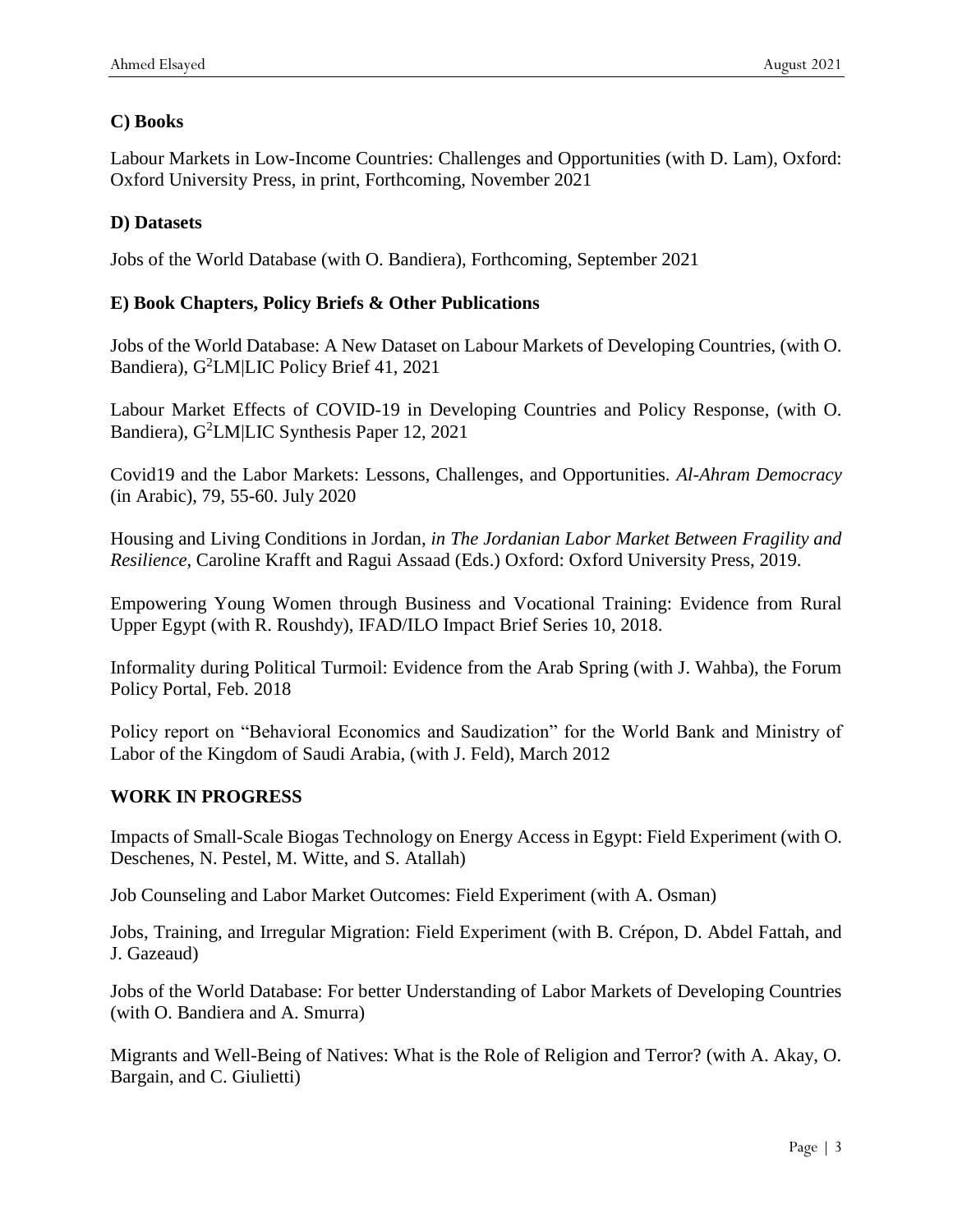Labor Supply Adjustments to Work-Related Stress (with T. Dohmen)

Daughters and Empowerment of Women (with D. Rodriguez)

The Long-Term Impact of Terror on Muslims' Labor Market Outcomes (with C. Zimpelmann)

Family Structure and Return Migration

#### **RESEARCH GRANTS**

Research grant for the construction of the Jobs of the World Database, IZA/FCDO G<sup>2</sup>LM|LIC initiative 2019-2022, Joint with Oriana Bandiera ( $\epsilon$ 240,000)

Impact Evaluation of the NEQDAR Program for Women Empowerment in Egypt, ILO/Taqeem, 2016-2017 (\$50,000)

RCT on the Impact of Counseling on Youth Employment, World Bank/ EU Emergency Employment Investment Project (EEIP) 2015-2018, Joint with Adam Osman (\$250,000)

#### **AWARDS AND HONORS**

| $2010 - 2014$ | Netherlands Scientific Research Organization (NWO) PhD funding      |
|---------------|---------------------------------------------------------------------|
| $2008 - 2010$ | UM High Potential Scholarship, Maastricht University                |
| 2006          | Honor by President of Egypt, top graduates of Egyptian universities |
| 2004          | Traveling grant to Germany, Ministry of Youth, Egypt                |

#### **TEACHING EXPERIENCE**

| $2017 -$ Present | <b>IZA/DFID Short Course on Program Evaluation, IZA</b>                                                           |  |  |  |  |  |  |  |
|------------------|-------------------------------------------------------------------------------------------------------------------|--|--|--|--|--|--|--|
| $2017$ – Present | Gender Inequality and Public Policies, German Development<br>Institute                                            |  |  |  |  |  |  |  |
| $2012 - 2014$    | Economics of Labor Market and Human Capital (Master course),<br><b>Maastricht University</b>                      |  |  |  |  |  |  |  |
| $2005 - 2008$    | Management, Public Administration,<br>Resource<br>Human<br>Organizational Behavior (Bachelor), Zagazig University |  |  |  |  |  |  |  |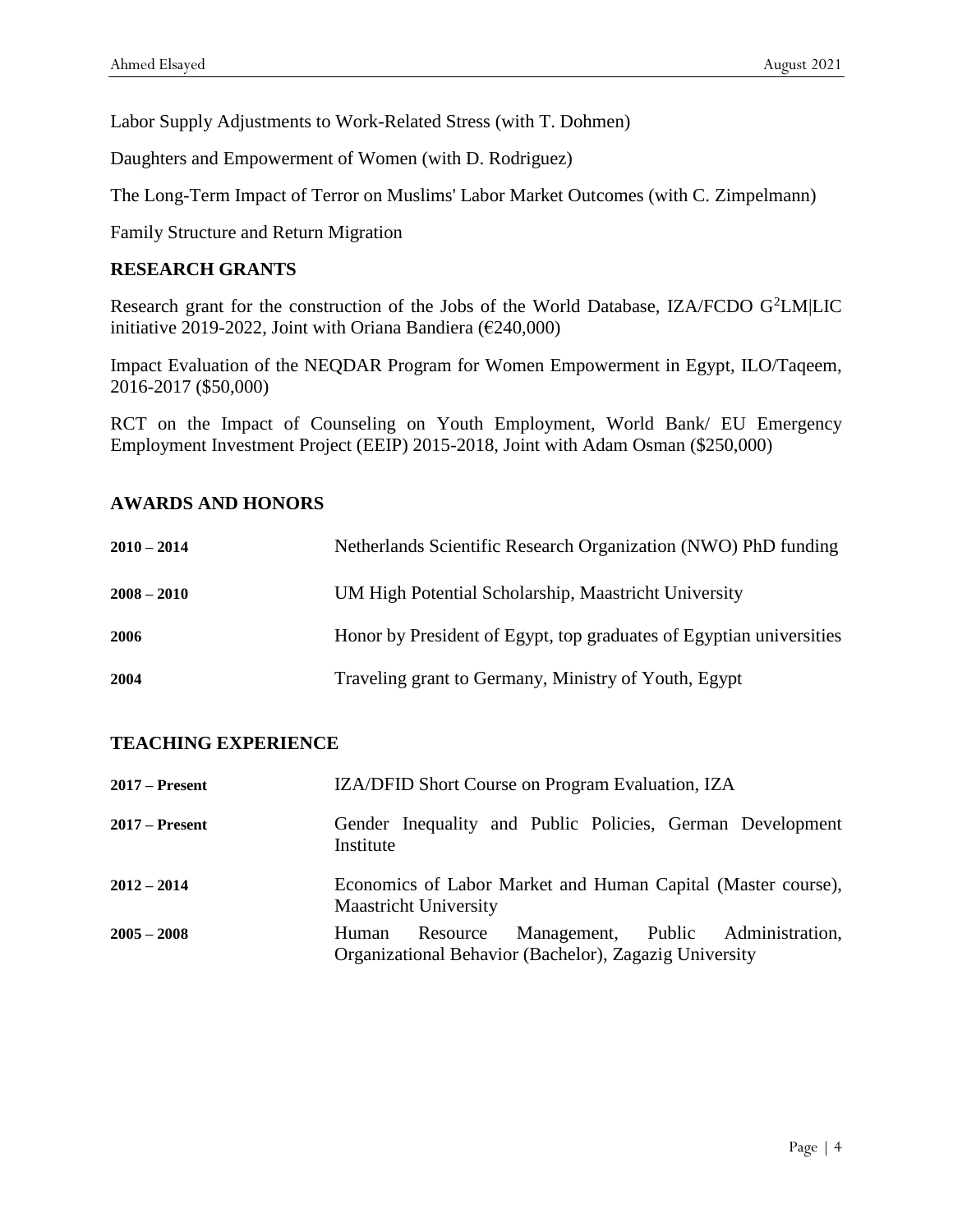# **CONFERENCE AND WORKSHOP SCIENTIFIC CO-ORGANIZATION**

| Dec. 2021 (planned) | 6th IZA/FCDO G <sup>2</sup> LM-LIC Research Conference: New Research on |  |  |  |  |  |
|---------------------|-------------------------------------------------------------------------|--|--|--|--|--|
|                     | Labor Markets in Low-Income Countries, Online                           |  |  |  |  |  |
| Sep. 2021 (planned) | IZA/FCDO ONLINE Short Course on Research Skills for South               |  |  |  |  |  |
|                     | Asia, Online                                                            |  |  |  |  |  |
| Sep. 2021 (planned) | 4th IZA/World Bank/NJD/WIDER Jobs and Development                       |  |  |  |  |  |
|                     | Conference: Building Better Jobs for the Post-Covid19 Era, Planned      |  |  |  |  |  |
| Dec. 2020           | IZA/FCDO ONLINE Short Course on Research Skills for Sub-                |  |  |  |  |  |
|                     | Saharan Africa, Online                                                  |  |  |  |  |  |
| Dec. 2020           | 5th IZA/FCDO G <sup>2</sup> LM-LIC Research Conference: New Research on |  |  |  |  |  |
|                     | Labor Markets in Low-Income Countries, Online                           |  |  |  |  |  |
| Sep. 2020           | 3rd IZA/WB/NJD/WIDER Conference on Jobs and Development                 |  |  |  |  |  |
|                     | Conference, Online                                                      |  |  |  |  |  |
| Dec. 2019           | Labor Markets in South Asia: Evidence and Policy Lessons,               |  |  |  |  |  |
|                     | Kathmandu, Nepal                                                        |  |  |  |  |  |
| <b>Jun. 2019</b>    | Jobs, Gender and Poverty - IZA/DFID G <sup>2</sup> LM LIC Launch        |  |  |  |  |  |
|                     | Workshop, LSE, London                                                   |  |  |  |  |  |
| <b>Jun. 2019</b>    | 2nd IZA/World Bank/NJD Conference on Jobs and Development:              |  |  |  |  |  |
|                     | Improving Jobs Outcomes in Developing Countries, WB,                    |  |  |  |  |  |
|                     | <b>Washington DC</b>                                                    |  |  |  |  |  |
| Apr. 2019           | IZA 3rd Workshop on Gender and Family Economics, Viña del Mar,          |  |  |  |  |  |
|                     | Chile                                                                   |  |  |  |  |  |
| Dec. 2018           | Labor Markets in Eastern Africa: Evidence and Policy Lesson, Addis      |  |  |  |  |  |
|                     | Ababa, Ethiopia                                                         |  |  |  |  |  |
| Sep. 2018           | GLM LIC Conference on Labor in Low-Income Countries,                    |  |  |  |  |  |
|                     | Michigan                                                                |  |  |  |  |  |
| <b>May 2018</b>     | <b>GLM LIC</b> session on Labor Market Policies in Developing countries |  |  |  |  |  |
|                     | in 1st IZA/World Bank/NJD Conference on Jobs and Development,           |  |  |  |  |  |
|                     | Bogota, Colombia                                                        |  |  |  |  |  |
| Apr. 2018           | IZA 2nd Workshop on Gender Economics, Barnard College, New              |  |  |  |  |  |
|                     | York                                                                    |  |  |  |  |  |
| Mar. 2017           | IZA 1 <sup>st</sup> Workshop Gender & Family Economics, Bonn            |  |  |  |  |  |

## **SELECTED CONFERENCE AND INVITED PRESENTATIONS**

| 2021                            | CSAE Conference (online)/ Sawiris Foundation for Social       |  |  |  |  |  |  |
|---------------------------------|---------------------------------------------------------------|--|--|--|--|--|--|
|                                 | Development Webinar/ JPAL MENA Future of work in Jordan post- |  |  |  |  |  |  |
|                                 | Covid-19 Webinar / 25th Spring Meeting for young Economists   |  |  |  |  |  |  |
|                                 | (online)/ FCDO Webinar of Data for Development/ European      |  |  |  |  |  |  |
|                                 | Society for Population Economics (ESPE) annual conference     |  |  |  |  |  |  |
|                                 | (online) / ERF Panel Discussion on the Future of Work         |  |  |  |  |  |  |
| 2020                            | ASSA 2020 Annual Meeting (San Diego) / GLAD Research Seminar  |  |  |  |  |  |  |
|                                 | (Gottingen $\&$ DENeB)/ ERF annual conference (online)/       |  |  |  |  |  |  |
|                                 | IZA/WB/NJD/WIDER Conference (online)/ IZA-ECONtribute         |  |  |  |  |  |  |
| Human Capital Workshop (online) |                                                               |  |  |  |  |  |  |